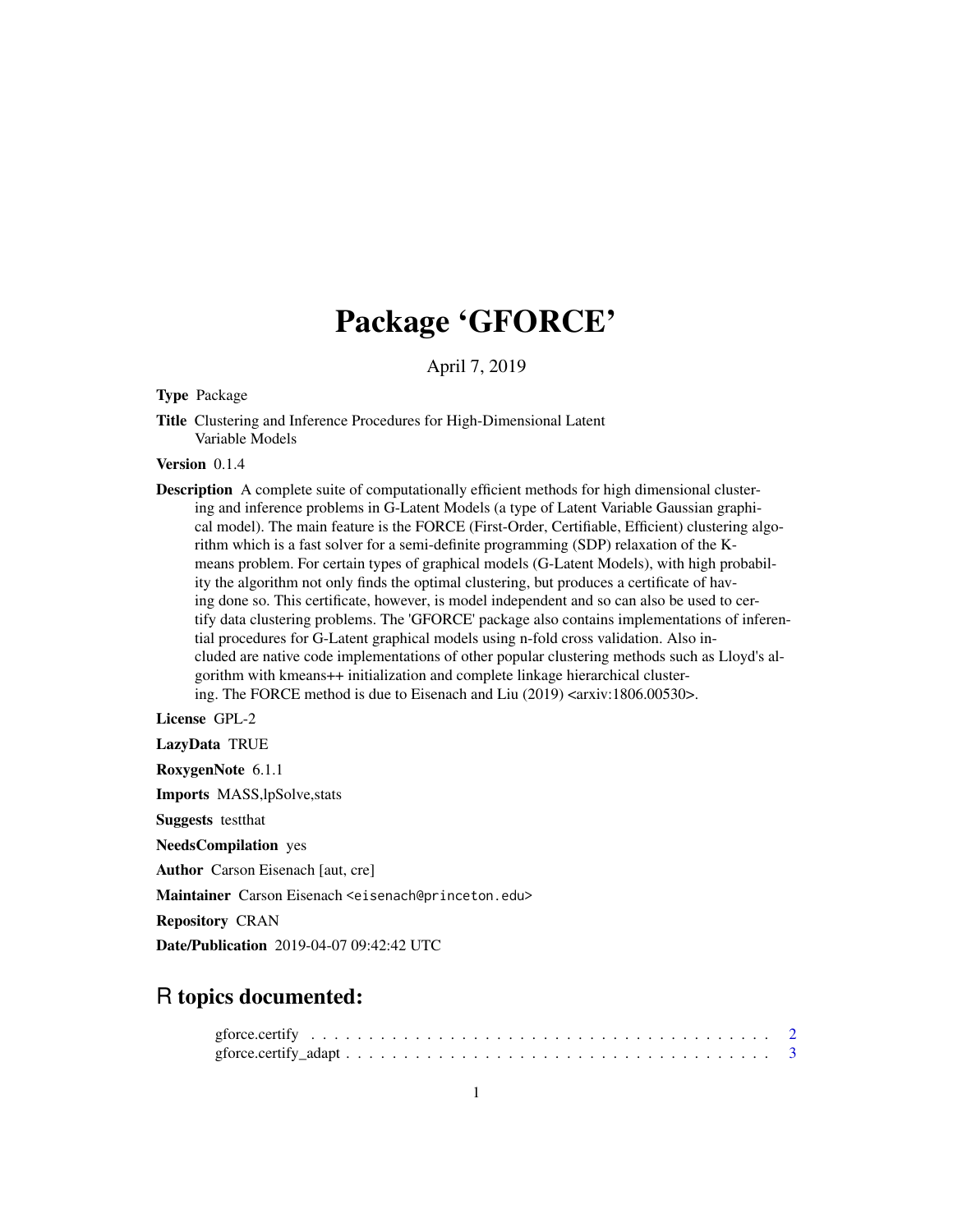# <span id="page-1-0"></span>2 gforce.certify

|       | 5              |
|-------|----------------|
|       | 6              |
|       | $\overline{7}$ |
|       |                |
|       |                |
|       |                |
|       |                |
|       |                |
|       |                |
|       |                |
|       |                |
|       |                |
|       |                |
|       |                |
|       |                |
|       |                |
|       |                |
| Index | 22             |

gforce.certify *FORCE optimality certificate.*

# Description

Given a proposed integer solution to the  $K$ -means SDP relaxation, this function attempts to construct a solution to the dual problem with matching objective value.

# Usage

```
gforce.certify(sol, D, eps1 = 0.01, eps2 = 10^{\circ}-7, Y_T_min = 0.01)
```
# Arguments

| sol     | vector of length d. This contains the assignment of variables or points to clusters.                           |
|---------|----------------------------------------------------------------------------------------------------------------|
| D       | $dx$ <i>d</i> matrix.                                                                                          |
| eps1    | a scalar. It controls the stopping condition for the dual solution search.                                     |
| eps2    | a scalar. It controls the infeasibility tolerance for the dual solution to allow for<br>numerical imprecision. |
| Y_T_min | a scalar. The smallest $Y_T$ that the function can return. Must be greater than 0.                             |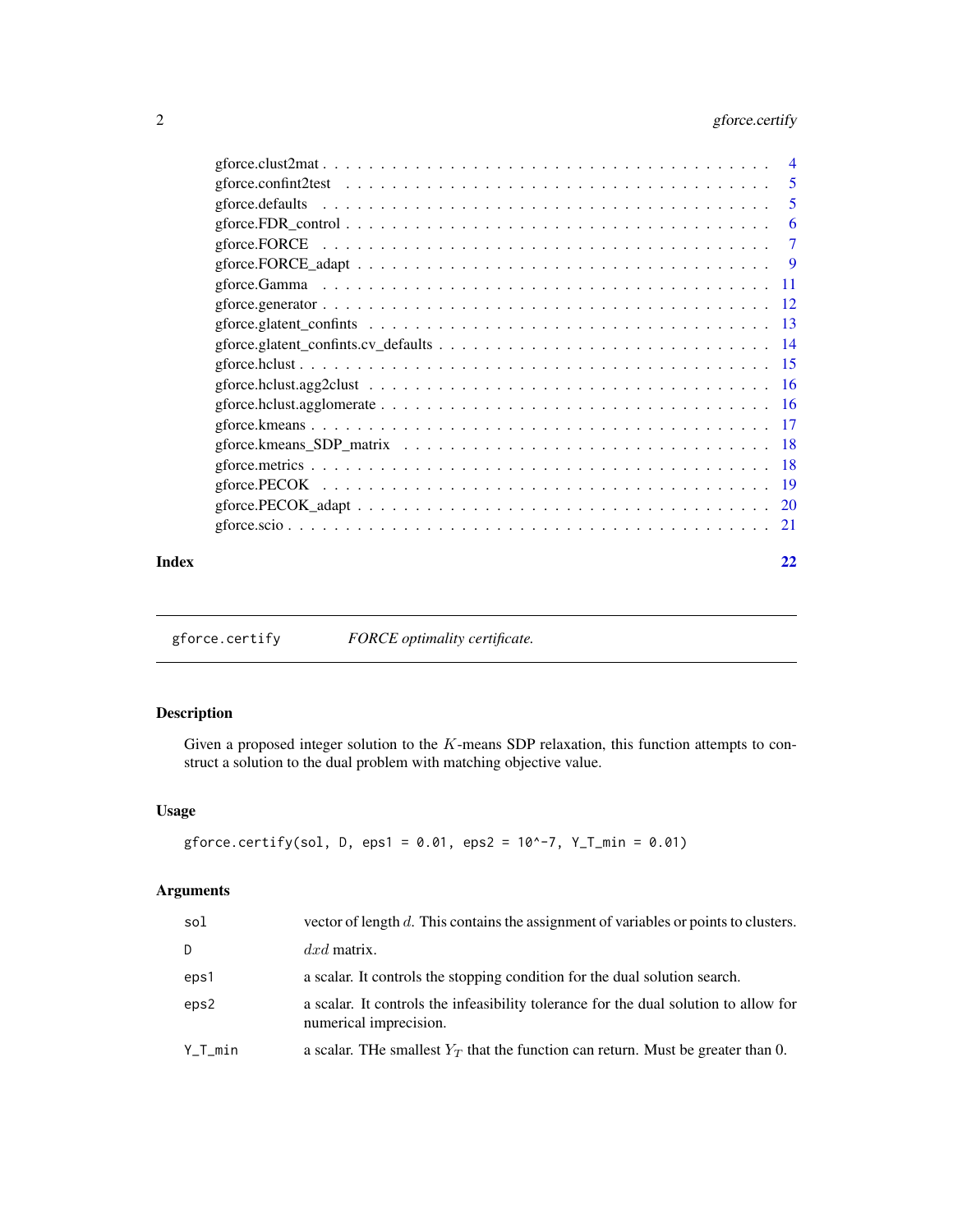# <span id="page-2-0"></span>Value

An object with the following components:

Y\_T a numeric. The value of the variable Y\_T in the dual solution found.

Y\_a a  $d$  dimensional numeric vector. The value of the variable Y\_a in the dual solution found.

feasible an integer. 1 signifies that sol is optimal, 0 otherwise.

# References

C. Eisenach and H. Liu. Efficient, Certifiably Optimal High-Dimensional Clustering. *arXiv:1806.00530*, 2018.

# Examples

```
K < -5n < -50d < -50dat <- gforce.generator(K,d,n,3,graph='scalefree')
sig_hat <- (1/n)*t(dat$X)%*%dat$X
gam_hat <- gforce.Gamma(dat$X)
D \leftarrow diag(gam\_hat) - sig\_hatdual_cert <- gforce.certify(dat$group_assignments,D)
```
gforce.certify\_adapt *FORCE optimality certificate (*K *is unknown).*

#### Description

Given a proposed integer solution to the adaptive  $K$ -means SDP relaxation, this function attempts to construct a solution to the dual problem with matching objective value.

# Usage

gforce.certify\_adapt(sol, D, eps1 = 10^-7)

#### Arguments

| sol  | vector of length d. This contains the assignment of variables or points to clusters.                           |
|------|----------------------------------------------------------------------------------------------------------------|
| D.   | $dx$ matrix.                                                                                                   |
| eps1 | a scalar. It controls the infeasibility tolerance for the dual solution to allow for<br>numerical imprecision. |

#### Value

An object with the following components:

Y\_a a  $d$  dimensional numeric vector. The value of the variable Y\_a in the dual solution found. feasible an integer. 1 signifies that sol is optimal, 0 otherwise.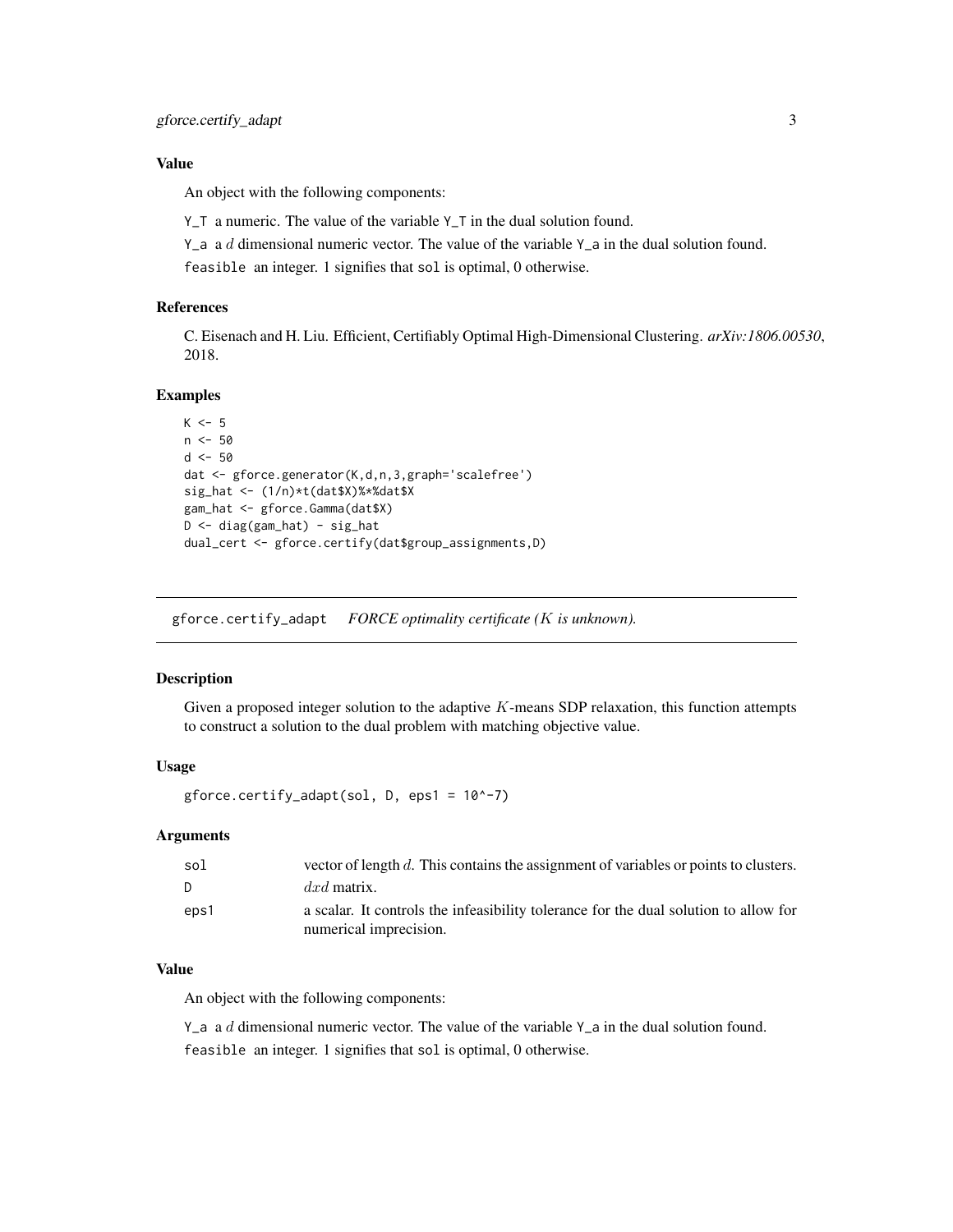# References

C. Eisenach and H. Liu. Efficient, Certifiably Optimal High-Dimensional Clustering. *arXiv:1806.00530*, 2018.

# Examples

```
K < -5n < -50d \le -50dat <- gforce.generator(K,d,n,3,graph='scalefree')
sig_hat <- (1/n)*t(dat$X)%*%dat$X
gam_hat <- gforce.Gamma(dat$X)
D <- diag(gam_hat) - sig_hat
dual_cert <- gforce.certify_adapt(dat$group_assignments,D)
```
gforce.clust2mat *Convert a clustering or grouping to partnership matrix.*

#### Description

Takes a clustering  $G$  and constructs  $B(G)$ .

### Usage

```
gforce.clust2mat(clusters)
```
#### Arguments

clusters length d vector. Assigns each variable or data point to a cluster. Cluster names can be numbers or strings.

# Value

a dxd numeric array that contains the partnership matrix corresponding to clusters.

```
clusters <- c(1,1,1,2,2,2,3,3)
B_clust <- gforce.clust2mat(clusters)
```
<span id="page-3-0"></span>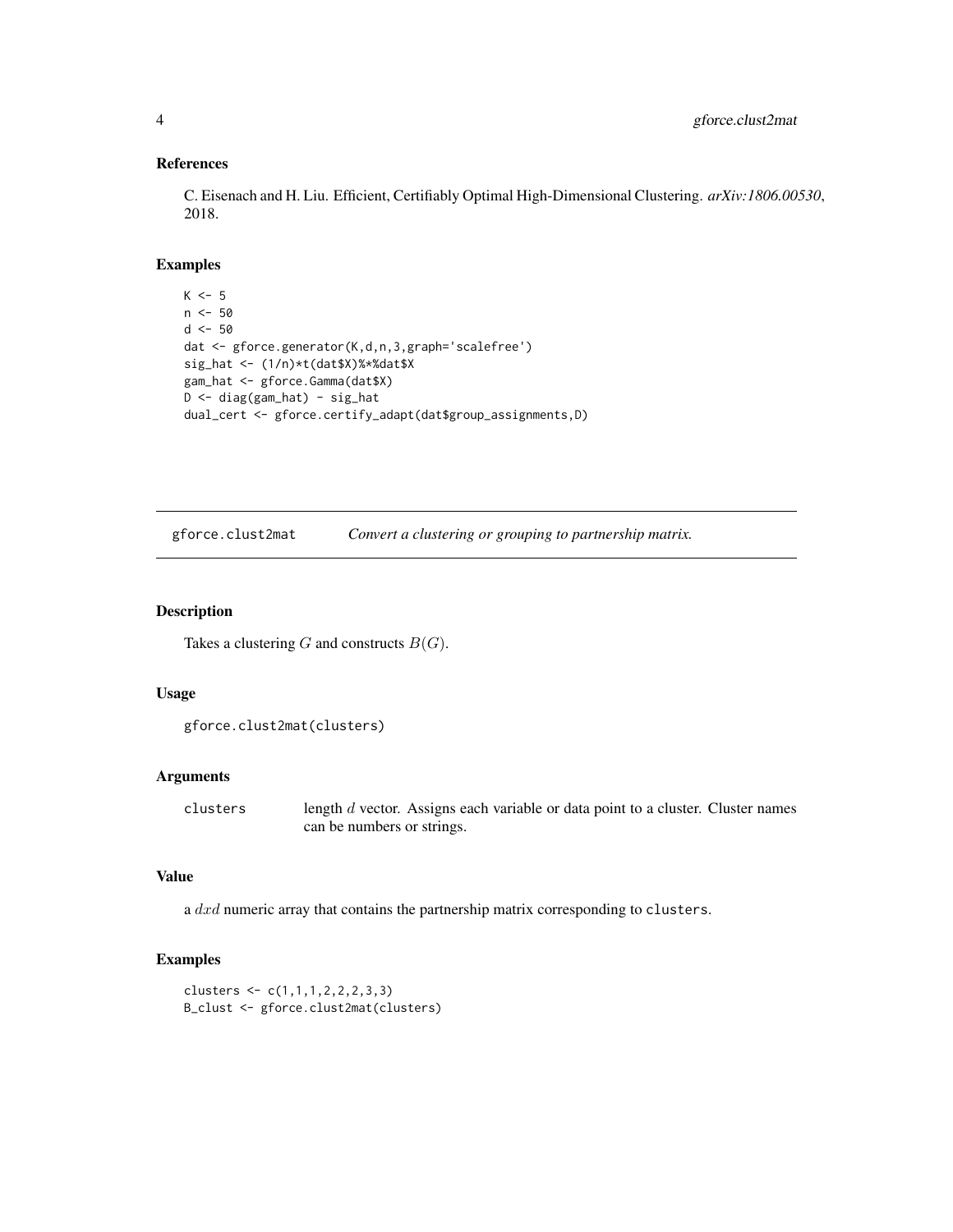<span id="page-4-0"></span>gforce.confint2test *Convert confidence intervals to equivalent test statistics.*

#### Description

Can convert a 4D array encoding the confidence intervals for a precision matrix to standard normal test-statistics.

#### Usage

```
gforce.confint2test(conf_ints, alpha)
```
#### Arguments

| conf ints | $dxdx3$ array. Each $dxdx1$ slice is a symmetric matrix. |
|-----------|----------------------------------------------------------|
| alpha     | confidence level level of the confidence intervals.      |

# Value

a dxd symmetric matrix of test statistics.

<span id="page-4-1"></span>gforce.defaults *FORCE default tuning parameters.*

#### Description

Provides the default tuning parameters for [gforce.FORCE](#page-6-1).

# Usage

```
gforce.defaults(d)
```
#### Arguments

d dimension of random vector or number of datapoints.

#### Value

An object with following components

adapt\_init\_mode a numeric. Indicates which initialization mode to use for [gforce.FORCE\\_adapt](#page-8-1).

alpha a numeric. Gives the step size for the projected gradient descent updates.

dual\_frequency an integer. Specifies how many gradient updates to perform between searches for a dual certificate.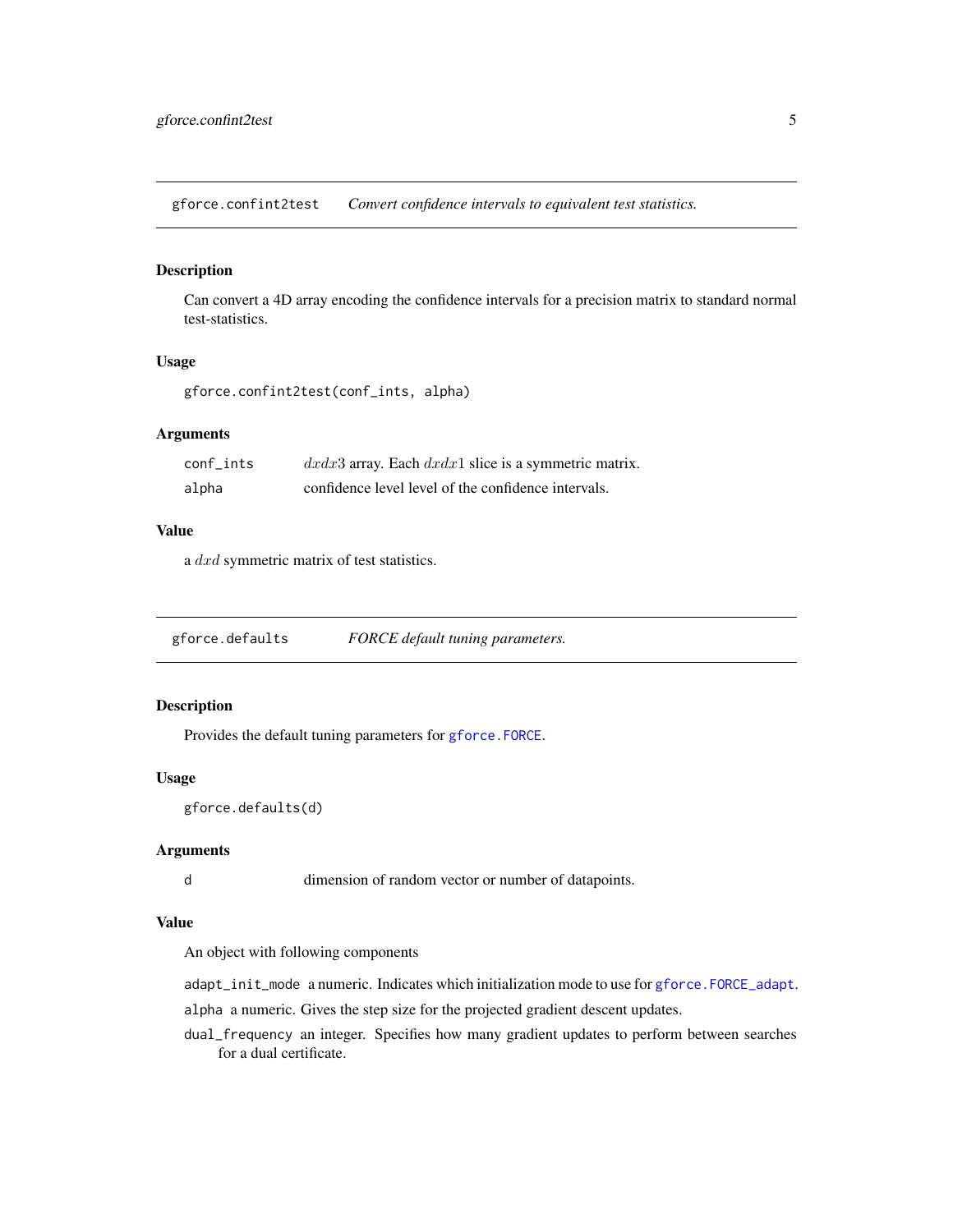- <span id="page-5-0"></span>duality\_gap a numeric. If the duality gap can be shown to be less than duality\_gap, the FORCE algorithm terminates.
- early\_stop\_mode a numeric. early\_stop\_mode == 1 indicates that the algorithm should use an early stopping rule.
- early\_stop\_lag an integer. This indicates the number of iterations without sufficient improvement in objective value before early stopping.
- early\_stop\_eps a numeric. Threshold for objective value improvement used to determine early stopping.
- eps\_obj a numeric. Specifies the precision required of the optimal solution to the eigenvalue maximization problem.
- finish\_pgd an integer. If finish\_pgd is 1, then other stopping criteria are ignored and FORCE performs max\_iter gradient updates.
- initial\_mixing a numeric between 0 and 1. Specifies how to construct the initial strictly feasible solution to the SDP relaxation.
- kmeans\_iter an integer. The number of times to run a  $K$ -means solver during each search for an optimal clustering and dual certificate.
- max\_iter an integer. The maximum number of gradient updates to perform.
- primal\_only an integer. primal\_only == 1 indicates that the algorithm should not search for a dual certificate.
- restarts a vector of integers. This specifies the iterations at which to take the projection of the current iterate and restart the algorithm with that as the initial solution.
- verbose an integer. Specifies the level of verbosity requested from gforce.FORCE.

#### Examples

```
opts <- gforce.defaults(20)
```
gforce.FDR\_control *FDR Control Procedure.*

#### **Description**

Performs by default the Benjamini-Yekutieli FDR control procedure. Optionally, the Benjamini-Hochberg thresholding rule can be used instead. As input it takes a symmetric matrix of test statistics with standard normal null distributions. The number of hypotheses tested is  $d(d-1)/2$ .

### Usage

```
gforce.FDR_control(test_stats, alpha, procedure = "BY")
```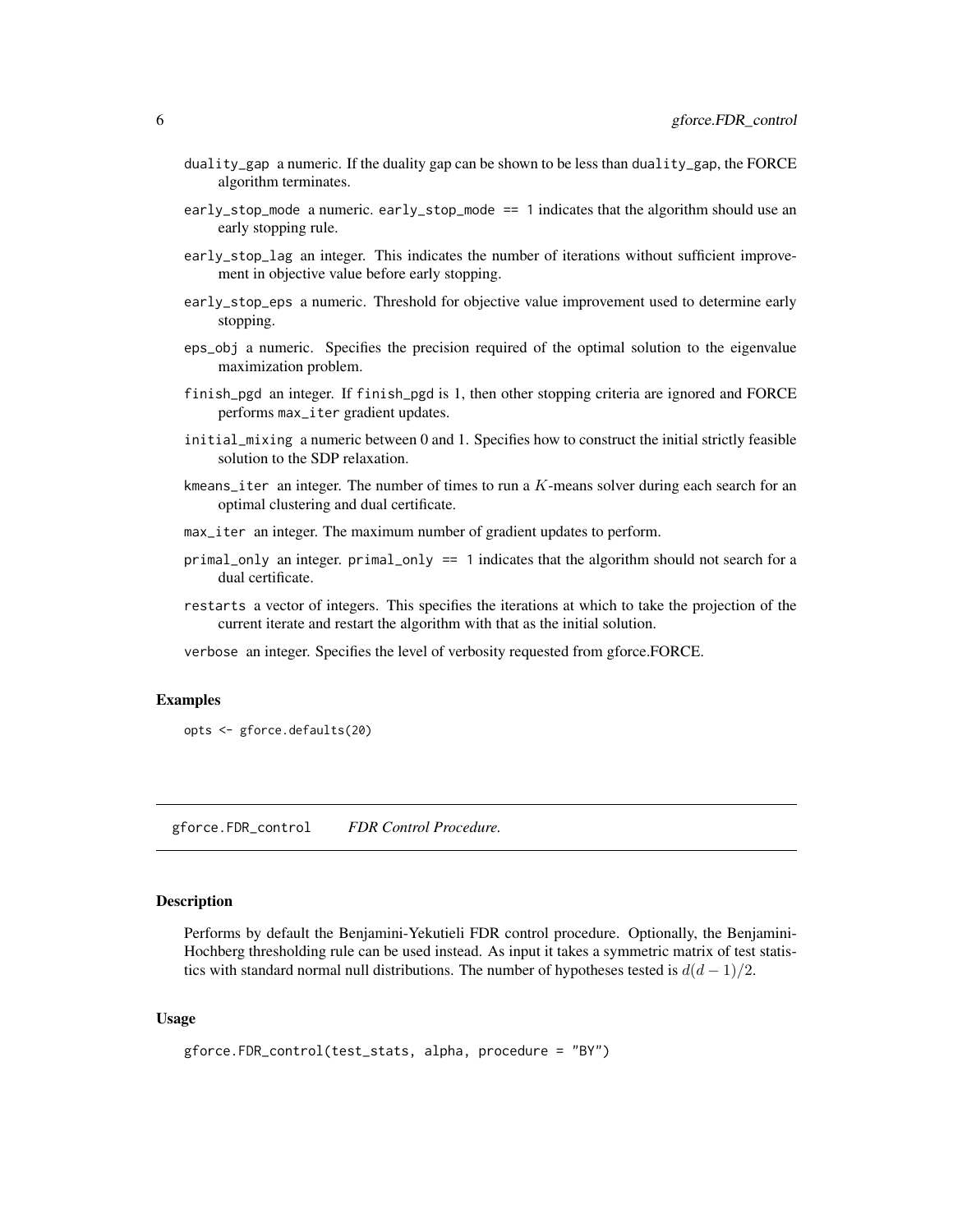# <span id="page-6-0"></span>gforce.FORCE 7

#### Arguments

| test_stats | $dx\,$ d symmetric matrix of test statistics.                                                                                                                                    |
|------------|----------------------------------------------------------------------------------------------------------------------------------------------------------------------------------|
| alpha      | alpha level for the FDR control procedure.                                                                                                                                       |
| procedure  | a string. procedure $==$ 'BY' indicates to use the Benjamini-Yekutieli thresh-<br>olding rule. procedure $==$ 'BH' indicates to use the Benjamini-Hochberg<br>thresholding rule. |

# Value

An object with following components

- reject\_null  $dx$ d upper triangular matrix. TRUE entries indicate the null hypothesis should be rejected.
- R\_tau\_hat an integer. Indicates the number of hypotheses rejected.

tau\_hat a real number. Indicates a threshold above which the null hypothesis is rejected.

num\_hypotheses an integer. Indicates the number of hypotheses tested.

#### References

Y. Benjamini and Y. Hochberg. Controlling the False Discovery Rate: A Practical and Powerful Approach to Multiple Testing. *Journal of the Royal Statistical Society*, 1995.

Y. Benjamini and D. Yekutieli. The Control of the False Discovery Rate in Multiple Testing Under Dependency. *The Annals of Statistics*, 2001.

<span id="page-6-1"></span>gforce.FORCE *FORCE* K*-means solver.*

# Description

Solves the Peng-Wei K-means SDP Relaxation using the FORCE algorithm.

#### Usage

```
gforce.FORCE(D, K, force_opts = NULL, D_Kmeans = NULL, X0 = NULL,
 E = NULL, R_\text{only} = FALSE)
```
#### Arguments

| D.         | a matrix $D$ as defined above.                                                                                                |
|------------|-------------------------------------------------------------------------------------------------------------------------------|
| K          | number of clusters.                                                                                                           |
| force_opts | tuning parameters. NULL signifies defaults will be used.                                                                      |
| D_Kmeans   | matrix to be used for initial integer solution. NULL signifies that D will be used.                                           |
| Х0         | initial iterate. NULL signifies that it will be generated randomly from D_Kmeans.<br>If supplied, E must be supplied as well. |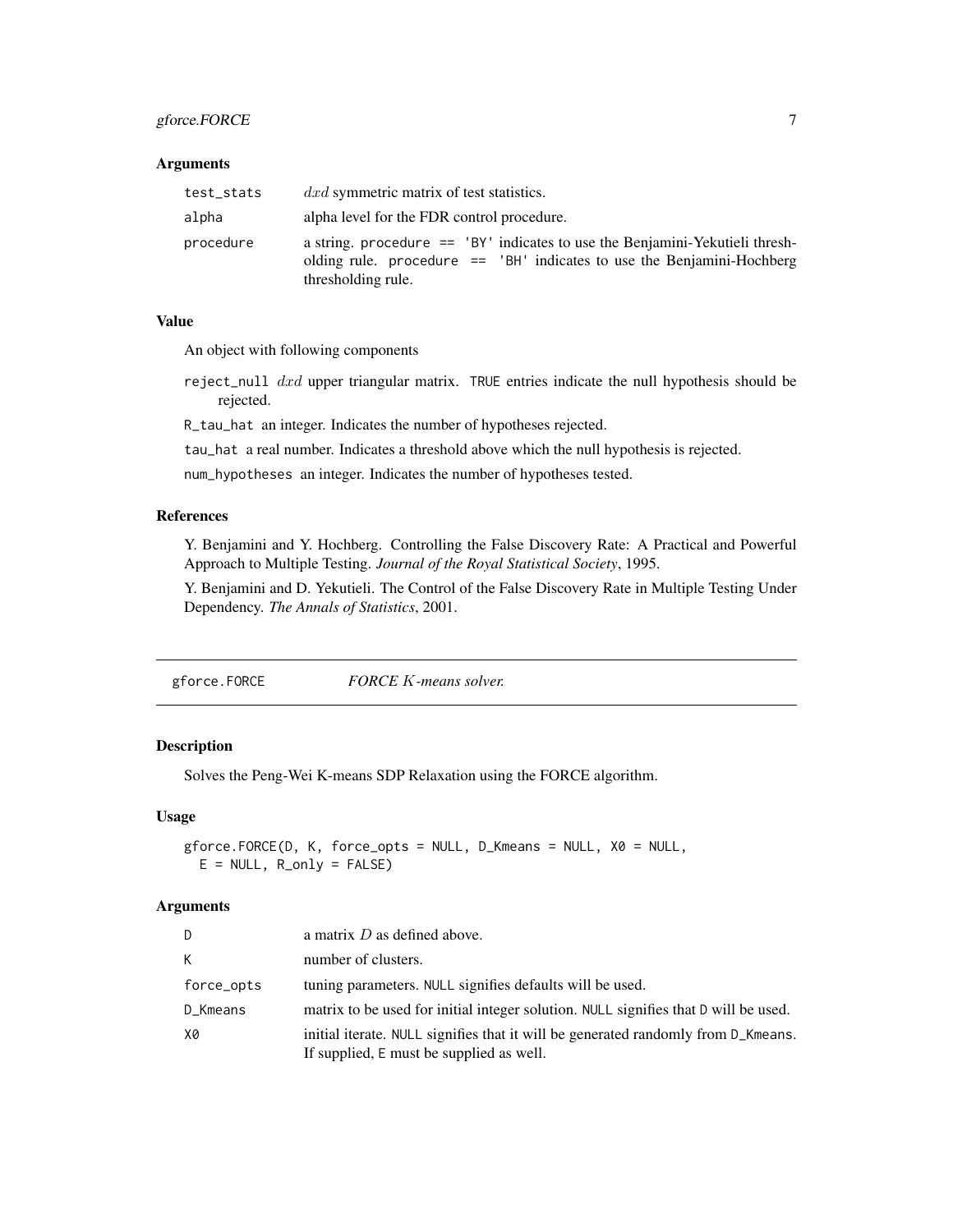|        | strictly feasible solutions. NULL signifies that it will be generated randomly. If<br>supplied, $X\&$ must be supplied as well.                 |
|--------|-------------------------------------------------------------------------------------------------------------------------------------------------|
| R_onlv | logical expression. If $R_{0}$ = FALSE, then the included native code imple-<br>mentation will be used. Otherwise, an R implementation is used. |

#### Value

An object with following components

- Z\_T Final iterate of the projected gradient descent algorithm run on the smoothed eigenvalue problem.
- B\_Z\_T Projection of Z\_T to the border of the positive semi-definite cone.
- $B_Z$ <sub>\_</sub>T\_opt\_val Objective value of the K-means SDP relaxation at  $B_Z$ <sub>\_</sub>T.
- Z\_best Iterate with best objective value found during projected gradient descent on the smoothed eigenvalue problem.
- B\_Z\_best Projection of Z\_best to the border of the positive semi-definite cone.
- $B_2$ best\_opt\_val Objective value of the K-means SDP relaxation at  $B_2$ T.
- km\_best Best clustering in terms of objective value of the SDP relaxation. This is found by running Lloyd's algorithm on the rows of D\_kmeans\_matrix.

B\_km Partnership matrix corresponding to km\_best.

 $km\_opt\_val$  Objective value of the  $K$ -means SDP relaxation at B\_km.

- km\_best\_time Time elapsed (in seconds) until km\_best was found.
- $km\_iter\_best$  Number of times a  $K$ -means algorithm was run before km $\_best$  was found.
- $km\_iter\_total$  Total number of calls to a  $K$ -means solver (such as Lloyd's algorithm).
- dual\_certified 1 if a dual certificate was found, and 0 otherwise.
- dual\_certified\_grad\_iter Number of gradient updates performed before a dual certificate was found.
- dual\_certified\_time Time elapsed (in seconds) until dual certificate was found for B\_km.
- grad\_iter\_best Gradient iteration where Z\_best was computed.
- grad\_iter\_best\_time Time elapsed (in seconds) when the update grad\_iter\_best was performed.
- total\_time Total time elapsed (in seconds) during call to gforce.FORCE.

#### References

C. Eisenach and H. Liu. Efficient, Certifiably Optimal High-Dimensional Clustering. *arXiv:1806.00530*, 2018.

J. Peng and Y. Wei. Approximating K-means-type Clustering via Semidefinite Programming. *SIAM Journal on Optimization*, 2007.

J. Renegar. Efficient first-order methods for linear programming and semidefinite programming. *arXiv:1409.5832*, 2014.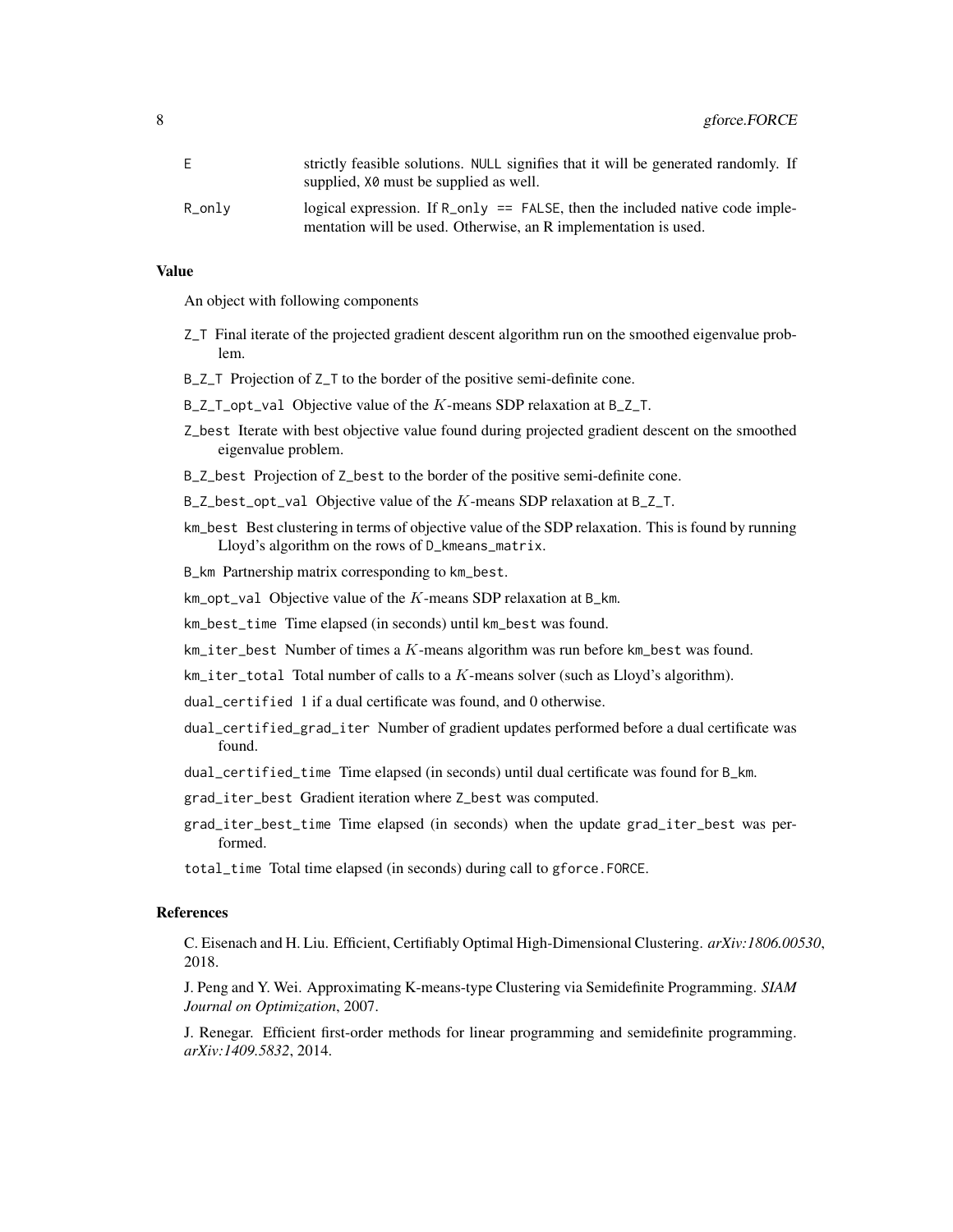# <span id="page-8-0"></span>gforce.FORCE\_adapt 9

# See Also

[gforce.defaults](#page-4-1)

#### Examples

```
K < -5n < -50d < -50dat <- gforce.generator(K,d,n,3,graph='scalefree')
sig_hat <- (1/n)*t(dat$X)%*%dat$X
gam_hat <- gforce.Gamma(dat$X)
D <- diag(gam_hat) - sig_hat
res <- gforce.FORCE(D,K)
```
<span id="page-8-1"></span>gforce.FORCE\_adapt *FORCE* K*-means solver.*

#### Description

Solves a K-means SDP Relaxation using the FORCE algorithm when  $K$  is unknown.

# Usage

```
gforce.FORCE_adapt(D, force_opts = NULL, D_Kmeans = NULL, X0 = NULL)
```
#### Arguments

| D          | a matrix $D$ as defined above.                                                                                                |
|------------|-------------------------------------------------------------------------------------------------------------------------------|
| force_opts | tuning parameters. NULL signifies defaults will be used.                                                                      |
| D_Kmeans   | matrix to be used for initial integer solution. NULL signifies that D will be used.                                           |
| X0         | initial iterate. NULL signifies that it will be generated randomly from D_Kmeans.<br>If supplied, E must be supplied as well. |

#### Value

An object with following components

- Z\_T Final iterate of the projected gradient descent algorithm run on the smoothed eigenvalue problem.
- B\_Z\_T Projection of Z\_T to the border of the positive semi-definite cone.
- $B_Z_I_p$  opt\_val Objective value of the K-means SDP relaxation at  $B_Z_I$ .
- Z\_best Iterate with best objective value found during projected gradient descent on the smoothed eigenvalue problem.
- B\_Z\_best Projection of Z\_best to the border of the positive semi-definite cone.
- B\_Z\_best\_opt\_val Objective value of the K-means SDP relaxation at B\_Z\_T.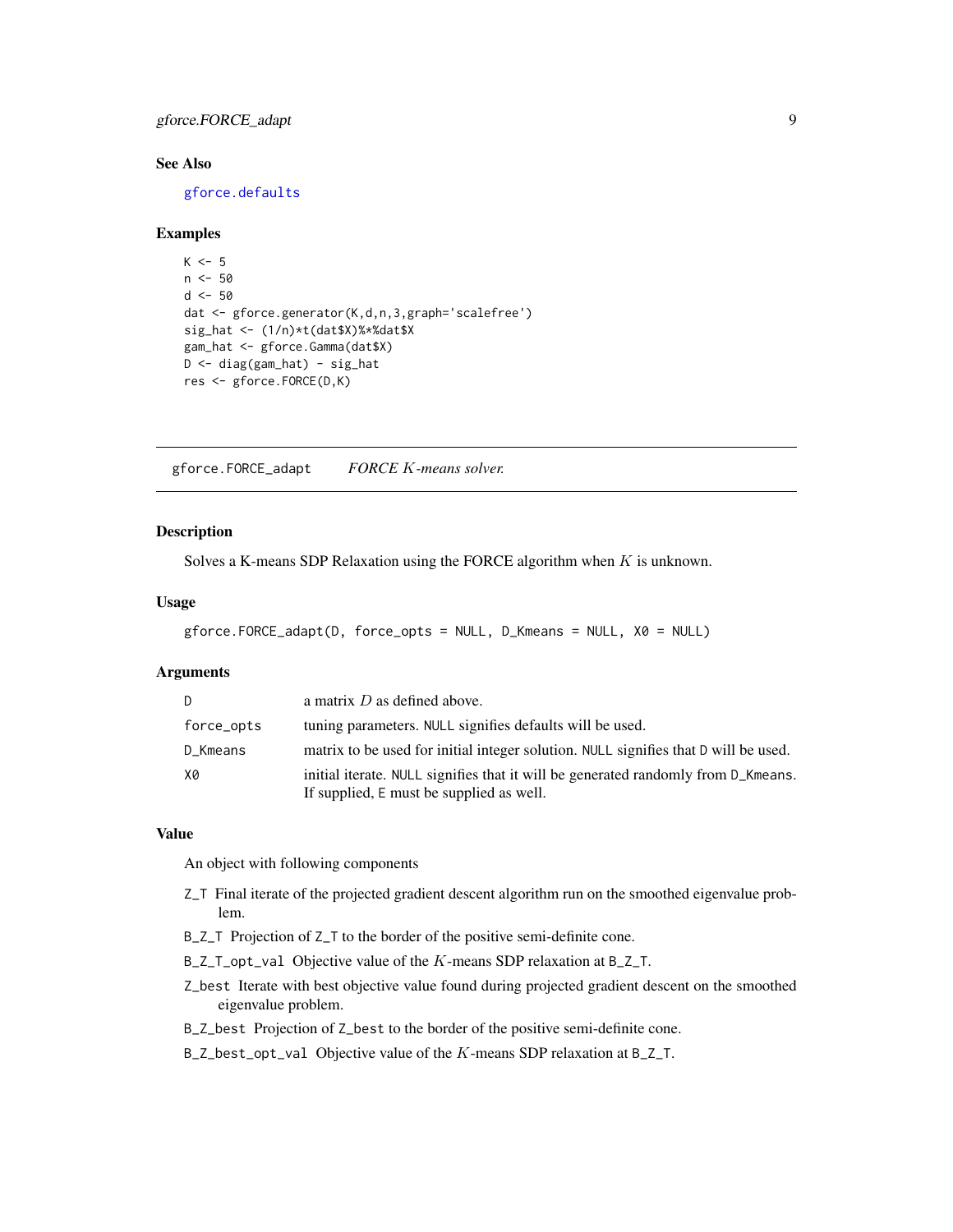<span id="page-9-0"></span>km\_best Best clustering in terms of objective value of the SDP relaxation. This is found by running a complete linkage clustering algorithm on the rows of the iterate Z\_t.

B\_km Partnership matrix corresponding to km\_best.

 $km\_opt\_val$  Objective value of the  $K$ -means SDP relaxation at B\_km.

km\_best\_time Time elapsed (in seconds) until km\_best was found.

dual\_certified 1 if a dual certificate was found, and 0 otherwise.

dual\_certified\_grad\_iter Number of gradient updates performed before a dual certificate was found.

dual\_certified\_time Time elapsed (in seconds) until dual certificate was found for B\_km.

grad\_iter\_best Gradient iteration where Z\_best was computed.

grad\_iter\_best\_time Time elapsed (in seconds) when the update grad\_iter\_best was performed.

total\_time Total time elapsed (in seconds) during call to gforce.FORCE.

# References

C. Eisenach and H. Liu. Efficient, Certifiably Optimal High-Dimensional Clustering. *arXiv:1806.00530*, 2018.

J. Peng and Y. Wei. Approximating K-means-type Clustering via Semidefinite Programming. *SIAM Journal on Optimization*, 2007.

J. Renegar. Efficient first-order methods for linear programming and semidefinite programming. *arXiv:1409.5832*, 2014.

#### See Also

[gforce.defaults](#page-4-1)

```
K < -5n <- 50
d < -50dat <- gforce.generator(K,d,n,3,graph='scalefree')
sig_hat \leftarrow (1/n) * t(data$X)%*%dat$X
gam_hat <- gforce.Gamma(dat$X)
D <- diag(gam_hat) - sig_hat
res <- gforce.FORCE_adapt(D)
```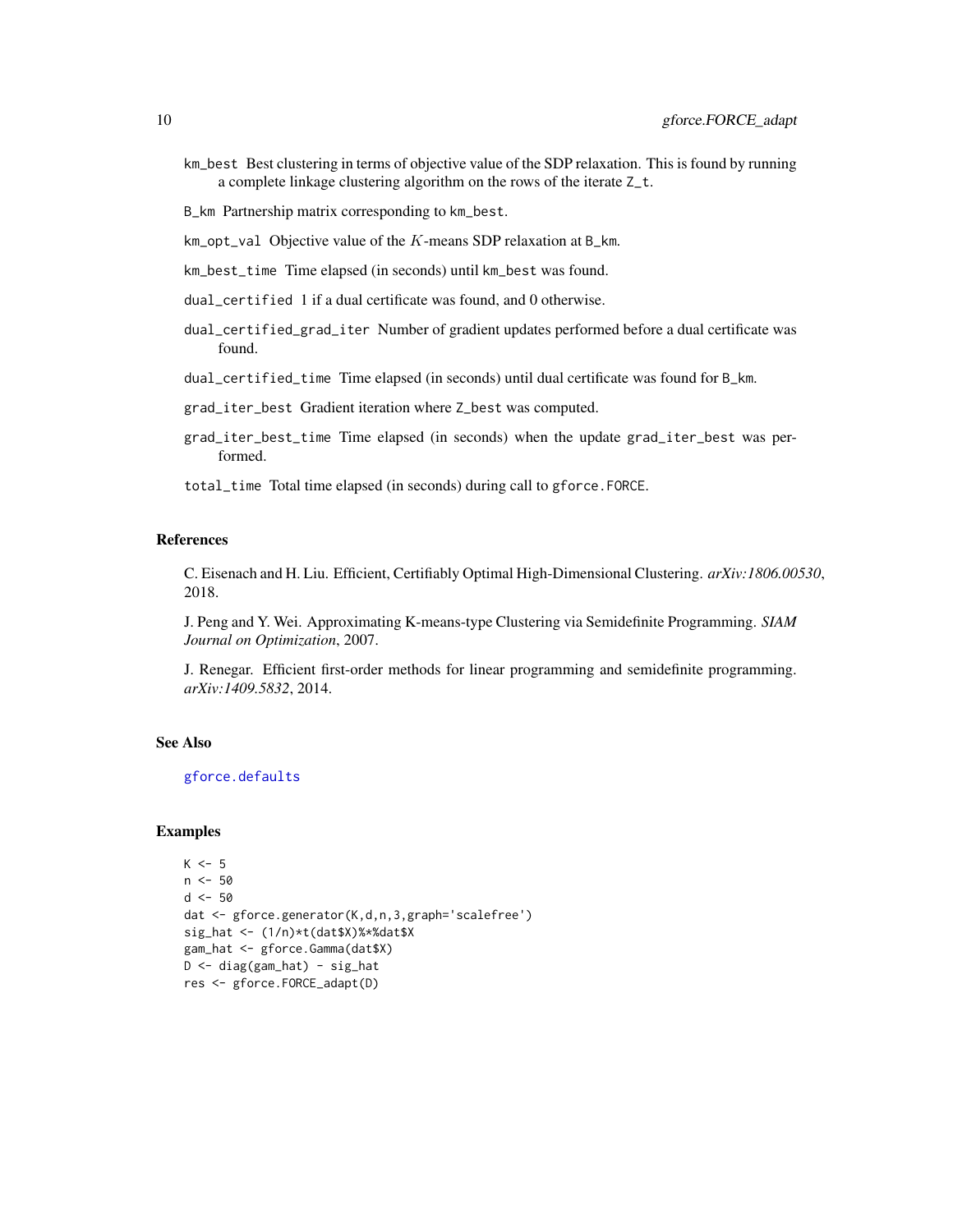<span id="page-10-0"></span>

In particular, it returns in diagonal form the estimator Γ used to construct the PECOK penalized covariance estimator.

# Usage

```
gforce.Gamma(X, par = FALSE, fast_estimator = FALSE, R_only = FALSE)
```
# Arguments

| X              | $nxd$ matrix. Each row represents a realization of a d dimensional random vector.                                                                           |
|----------------|-------------------------------------------------------------------------------------------------------------------------------------------------------------|
| par            | logical expression. If par $==$ TRUE, then a multi-threaded version of the func-<br>tion is called. If par $==$ FALSE, a single-threaded version is called. |
| fast_estimator | logical expression. If $fast\_estimator == TRUE$ , then the alternative estimator<br>for $\Gamma$ is used.                                                  |
| R_only         | logical expression. If R_only == TRUE, then no native code is run. If fast_estimator != TRUE<br>this is ignored.                                            |

# Value

The estimator  $\Gamma$  as a d dimensional numeric vector.

# References

F. Bunea, C. Giraud, M. Royer and N. Verzelen. PECOK: a convex optimization approach to variable clustering. *arXiv:1606.05100*, 2016.

```
dat <- gforce.generator(5,20,20,3)
gam_hat <- gforce.Gamma(dat$X)
```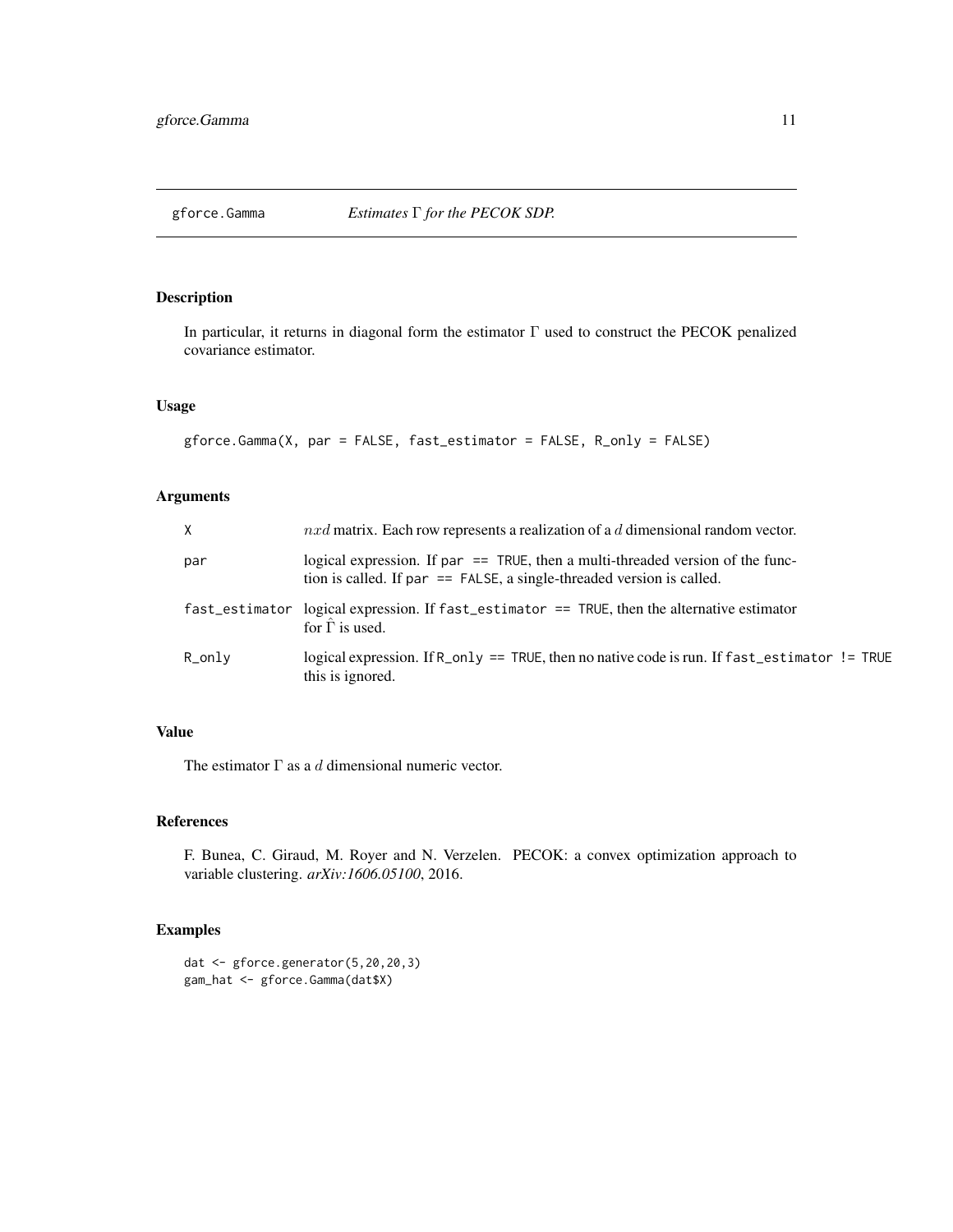<span id="page-11-0"></span>gforce.generator *Data generator.*

# Description

Generates n random samples from a G-Latent Variable Model. The caller can specify the graph structure on the latent variables via several parameters. The magnitude of the non-zero entries in the population precision matrix can also be specified. Observed variables are assigned uniformly at random to  $K$  groups with minimum size  $m$ .

#### Usage

```
gforce.generator(K, d, n, m, graph = "DeltaC", num_hubs = NULL,
  band_size = 3, cov\_gap\_mult = 1, error\_base = 0.25,
  error\_add = 0.25, corr\_value = 0.3, normalize = TRUE)
```
# Arguments

| K            | number of clusters.                                                                                                                        |
|--------------|--------------------------------------------------------------------------------------------------------------------------------------------|
| d            | dimension of the observed random vector.                                                                                                   |
| n            | number of samples.                                                                                                                         |
| m            | minimal group size.                                                                                                                        |
| graph        | latent graph structure. Can be 'scalefree', 'hub', 'band', 'identity' or 'DeltaC'.                                                         |
| num_hubs     | number of hubs in the latent graph. Ignored unless graph $==$ 'hub'.                                                                       |
| band_size    | size of bands in the latent graph. Ignored unless graph== 'band'.                                                                          |
| cov_gap_mult | scales the size of $\Delta C$ . Ignored unless graph == 'DeltaC'.                                                                          |
| error_base   | minimum variance of errors.                                                                                                                |
| error_add    | size of range of possible variances for errors.                                                                                            |
| corr_value   | size of off diagonal entries in latent precision matrix.                                                                                   |
| normalize    | logical. If normalize $==$ TRUE, the covariance matrix for the latent graph will<br>be normalized so that it is also a correlation matrix. |

#### Value

An S3 object with the slots Z,E,X,group\_assignments,CStar,Theta\_Star

```
dat <- gforce.generator(5,20,20,3)
dat <- gforce.generator(10,100,100,3,graph='hub',num_hubs=2)
dat <- gforce.generator(10,100,100,3,graph='band',band_size=3)
```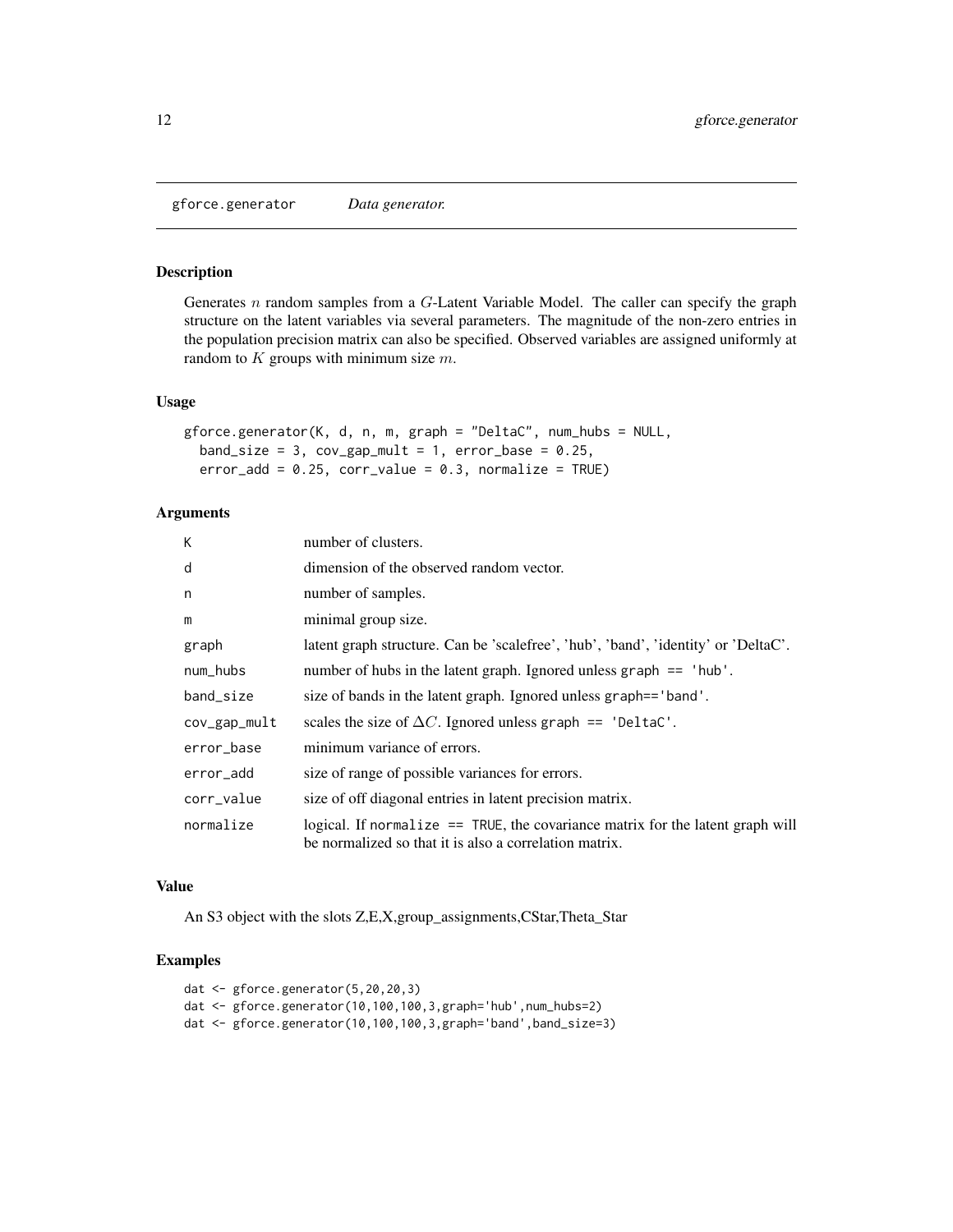<span id="page-12-1"></span><span id="page-12-0"></span>gforce.glatent\_confints

*Confidence Intervals for Estimation in G-Latent Models.*

# Description

Estimate the precision matrix and construct confidence intervals for the latent and group averages graphs. The user can either provide an estimate of the relevant covariance matrix or the data and cluster assignments. If cross validation is selected, the data and clusters must be provided.

#### Usage

```
gforce.glatent_confints(C_hat = NULL, X_vals = NULL, clusters = NULL,
  alpha = 0.05, graph = "latent", variance_estimator = "simple",
 use_cv = FALSE, cv_opts = NULL, lambda1 = NULL, lambda2 = NULL)
```
# Arguments

| $C_{hat}$          | a $dx$ d matrix. This is the estimated latent or group averages covariance matrix. |  |
|--------------------|------------------------------------------------------------------------------------|--|
| X_vals             | a $nxd$ matrix. This is a matrix where each row is a sample from the model.        |  |
| clusters           | a d dimensional integer vector. Contains the assignment of variables to groups.    |  |
| alpha              | a numeric. alpha is the confidence level.                                          |  |
| graph              | a string. It can either have value 'latent' or 'averages'.                         |  |
| variance_estimator |                                                                                    |  |
|                    | a string. It can either have value 'simple' or 'exact'.                            |  |
| use_cv             | logical expression. Indicates whether or not to use cross validation.              |  |
| cv_opts            | an object. Contains options for cross validation procedure.                        |  |
| lambda1            | a numeric. Parameter for the first optimization problem.                           |  |
| lambda2            | a numeric. Parameter for the second optimization problem.                          |  |

#### Value

a dxdx3 array. The first dxd slice is the lower confidence bound, the second the point estimate, and the third the upper confidence bound.

# References

C. Eisenach, F. Bunea, Y. Ning, and C. Dinicu. Efficient, High-Dimensional Inference for Cluster-Based Graphical Models. *Manuscript submitted for publication*, 2018.

# See Also

[gforce.glatent\\_confints.cv\\_defaults](#page-13-1)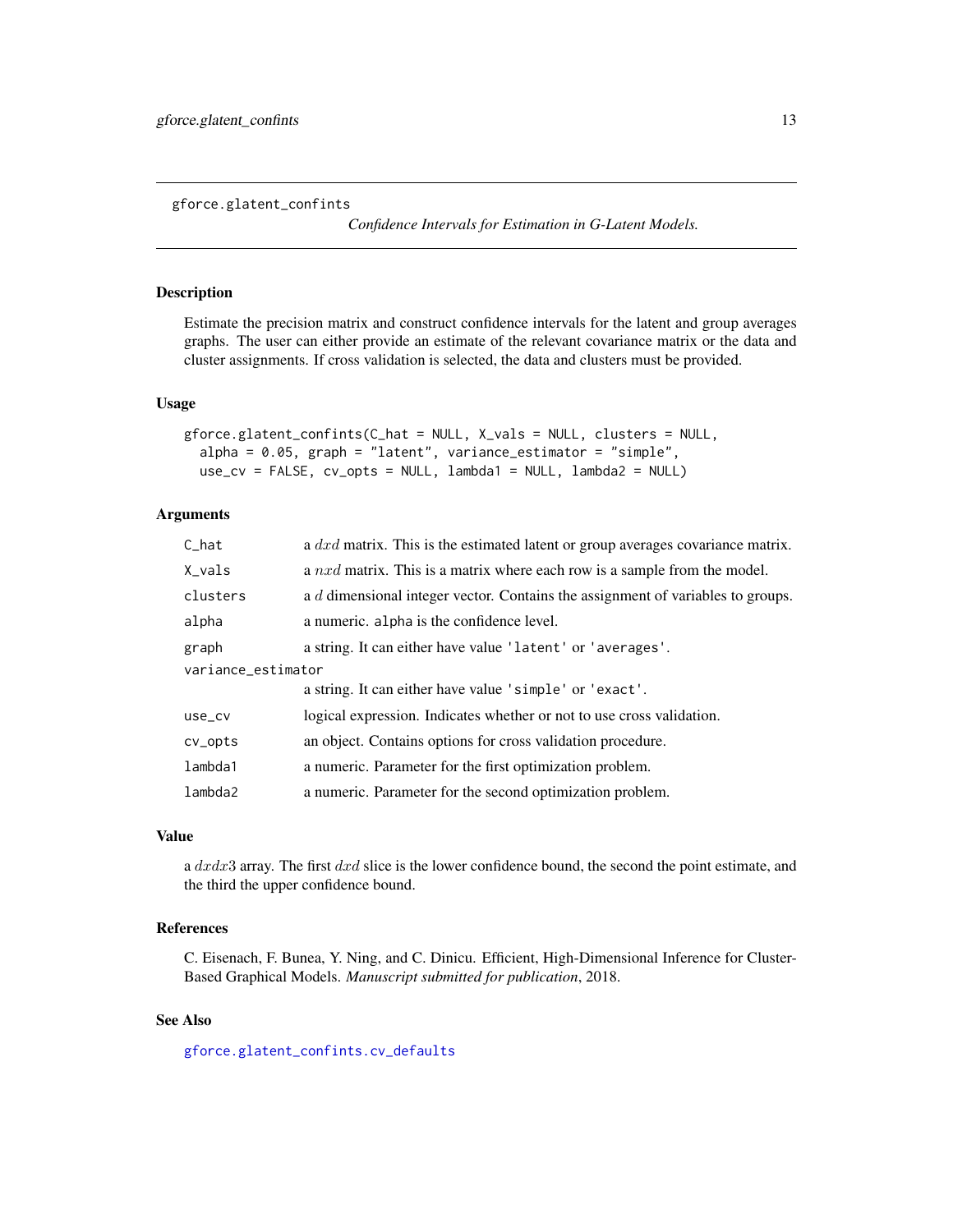#### Examples

```
K < -5n < -50d < -50dat <- gforce.generator(K,d,n,3,graph='scalefree')
th_tilde <- gforce.glatent_confints(X_vals = dat$X,clusters = dat$group_assignments,
                                   use_cv = TRUE,graph='latent')
```
<span id="page-13-1"></span>gforce.glatent\_confints.cv\_defaults *Default Cross Validation Options for Confidence Intervals.*

# Description

Default Cross Validation Options for Confidence Intervals.

#### Usage

```
gforce.glatent_confints.cv_defaults()
```
#### Value

An object with following components

grid\_density an integer. Indicates the number of values in the search grid. lambda1\_min\_exp a numeric. Minimum exponent for values of  $\lambda_1$  to search over. lambda1\_max\_exp a numeric. Maximum exponent for values of  $\lambda_1$  to search over. lambda2\_min\_exp a numeric. Minimum exponent for values of  $\lambda_2$  to search over. lambda2\_max\_exp a numeric. Maximum exponent for values of  $\lambda_2$  to search over. num\_folds an integer. The number of cross-validation folds to use.

#### See Also

[gforce.glatent\\_confints](#page-12-1)

<span id="page-13-0"></span>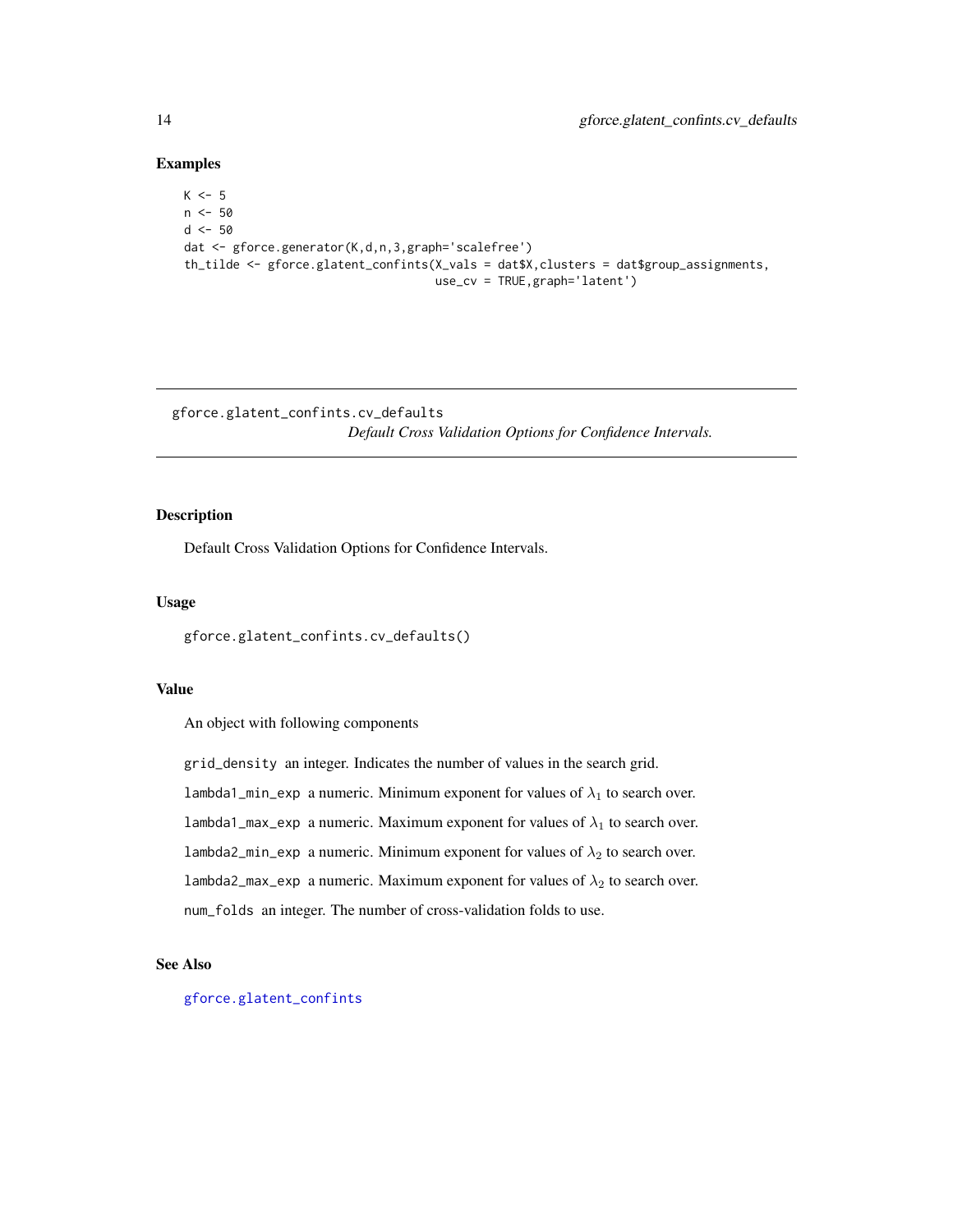<span id="page-14-0"></span>

Clusters  $n$  points of dimension  $m$  using a complete linkage algorithm and estimates  $K$ .

# Usage

 $gforce.hclust(X = NULL, dists = NULL, R_\text{only} = FALSE)$ 

# Arguments

| X         | <i>nxm</i> matrix. Each row is treated as a point in $R^m$ .                                                                                     |
|-----------|--------------------------------------------------------------------------------------------------------------------------------------------------|
| dists     | $n x n$ symmetric matrix. This encodes the distances between the $n$ points.                                                                     |
| $R_$ only | logical expression. If $R_{0} = FALSE$ , then the included native code imple-<br>mentation will be used. Otherwise, an R implementation is used. |

# Value

Returns an object with the components:

K an estimate of the number of clusters.

clusters a n dimensional integer vector. Entry  $i$  to the cluster assignment of the data point given by row i of X.

MSE a  $n$  dimensional vector of the mean squared errors of each choice of  $K$ .

# References

D. Defays. An efficient algorithm for a complete link method. *The Computer Journal*, 1977.

```
m < - 10n < -10X <- matrix(MASS::mvrnorm(m*n,rep(0,m*n),diag(m*n)), nrow = n)
hc_res <- gforce.hclust(X=X)
```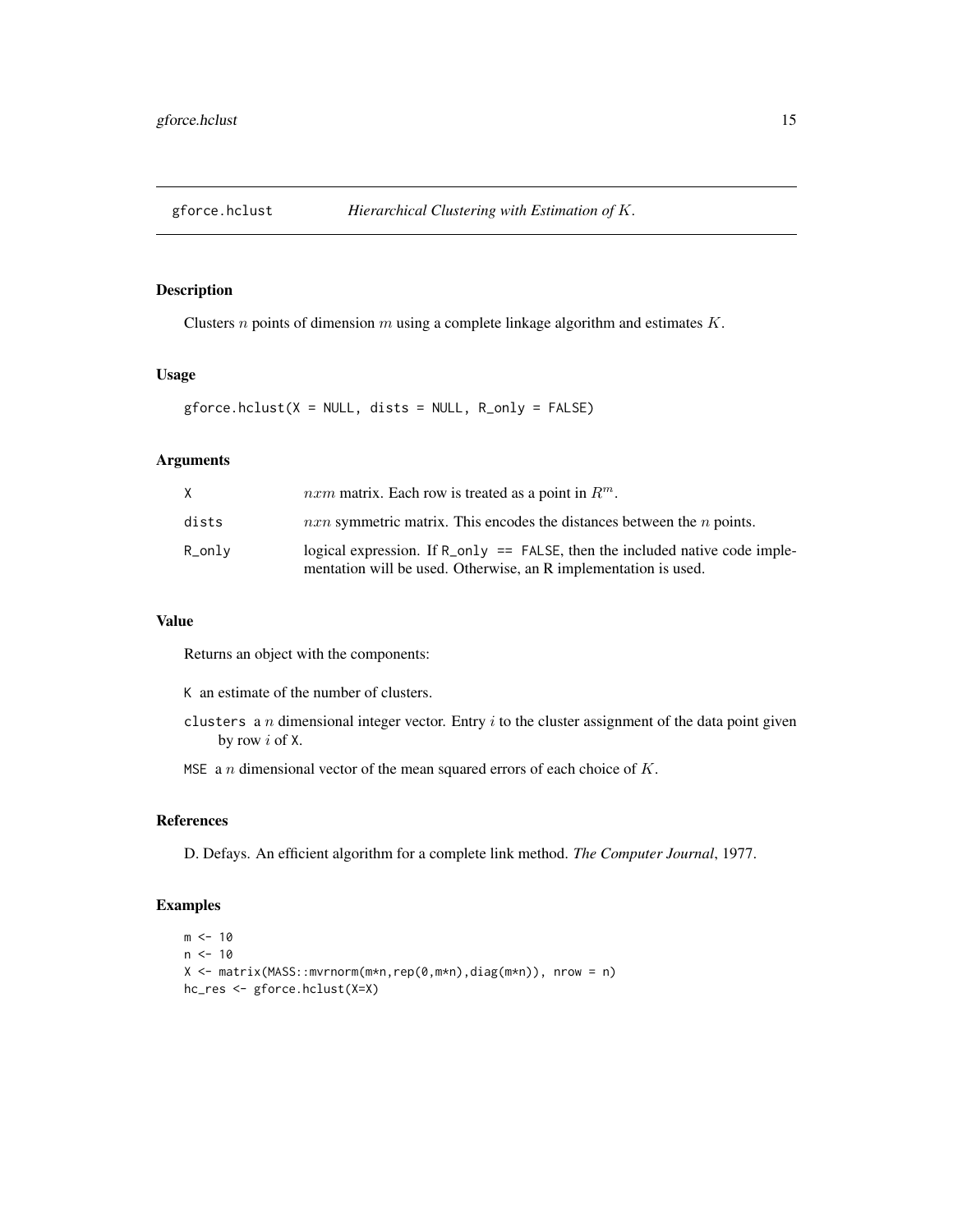<span id="page-15-0"></span>gforce.hclust.agg2clust

*Hierarchical Clustering – Convert Agglomeration to clustering.*

# Description

Hierarchical Clustering – Convert Agglomeration to clustering.

# Usage

gforce.hclust.agg2clust(hc, K)

# Arguments

| hc | an object. This encodes the order of agglomeration. |
|----|-----------------------------------------------------|
|    | an integer. K is the number of clusters             |

gforce.hclust.agglomerate

*Hierarchical Clustering Agglomeration.*

# Description

Hierarchical Clustering Agglomeration.

# Usage

```
gforce.hclust.agglomerate(X = NULL, dists = NULL)
```
# Arguments

|       | <i>nxm</i> matrix. Each row is treated as a point in $R^m$ .                 |
|-------|------------------------------------------------------------------------------|
| dists | $n x n$ symmetric matrix. This encodes the distances between the $n$ points. |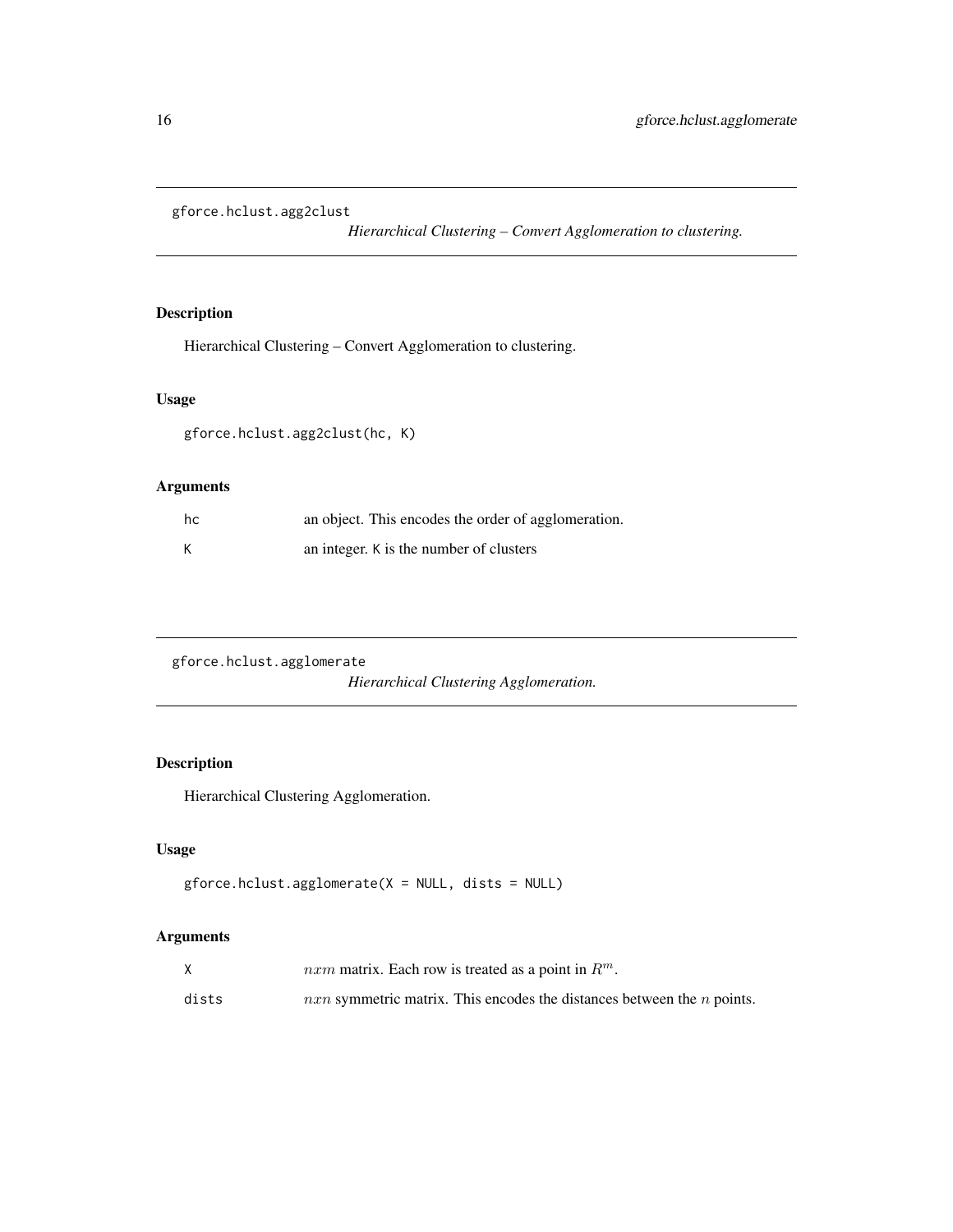<span id="page-16-0"></span>

Solves the K-means problem using kmeans++ for the initialization and then runs Lloyd's algorithm.

#### Usage

```
gforce.kmeans(X, K, R_only = FALSE)
```
# Arguments

| Χ      | <i>nxm</i> matrix. Each row is treated as a point in $R^m$ .                                                                                     |
|--------|--------------------------------------------------------------------------------------------------------------------------------------------------|
| K.     | integer. The number of clusters to group the data into.                                                                                          |
| R_only | logical expression. If $R_{0} = FALSE$ , then the included native code imple-<br>mentation will be used. Otherwise, an R implementation is used. |

# Value

Returns an object with the components:

- clusters a n dimensional integer vector. Entry  $i$  to the cluster assignment of the data point given by row i of X.
- centers a  $Kxm$  numeric matrix. Row i corresponds to the center of cluster i.

num\_iters an integer. Number of iterations of Lloyd's Algorithm.

time a numeric. Runtime of Lloyd's Algorithm.

### References

S.P. Lloyd. Least Squares Quantization in PCM. *IEEE Transactions on Information Theory*, 1982.

D. Arthur and S. Vassilvitskii. k-means++: The Advantages of Careful Seeding. *SODA*, 2007.

```
m < -10n < -10X <- matrix(MASS::mvrnorm(m*n,rep(0,m*n),diag(m*n)), nrow = n)
km_res <- gforce.kmeans(X,3)
```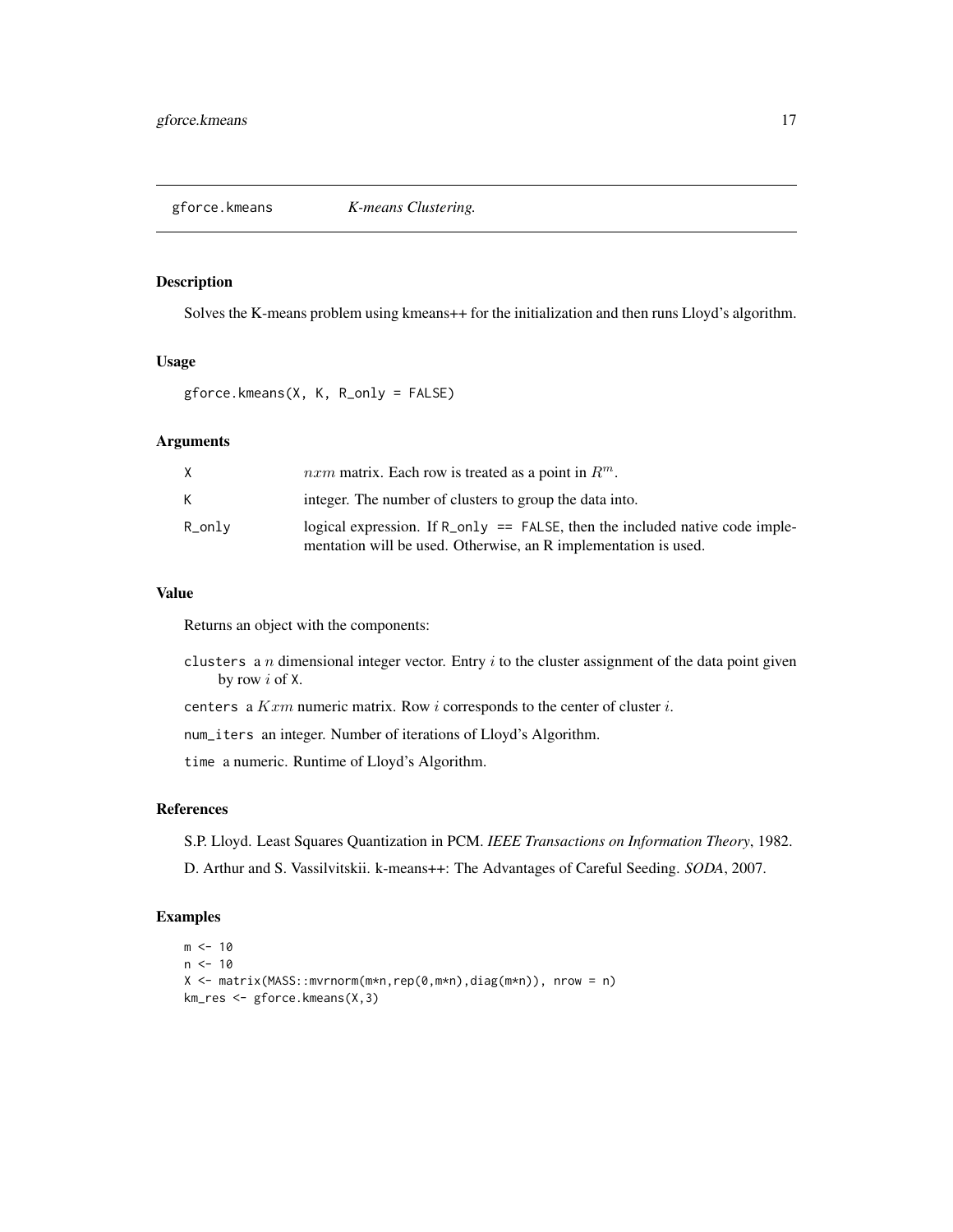<span id="page-17-0"></span>gforce.kmeans\_SDP\_matrix

*K-means SDP Matrices.*

### Description

Constructs the SDP constraint matrices so they can be passed to a black-box solver.

# Usage

```
gforce.kmeans_SDP_matrix(D, K)
```
# Arguments

| - D | $d \times d$ numeric matrix. |
|-----|------------------------------|
| К   | number of clusters.          |

| gforce.metrics | Evaluates the correctness of a clustering solution. |  |  |  |
|----------------|-----------------------------------------------------|--|--|--|
|----------------|-----------------------------------------------------|--|--|--|

# Description

This can be used for either data or variable clustering. Cluster names can be either strings or numbers. Arbitrary data types cannot be used.

#### Usage

```
gforce.metrics(true_clust, est_clust, method = "purity")
```
# Arguments

| true_clust | length $d$ vector of cluster assignments. This represents the true, or reference,<br>clustering. |
|------------|--------------------------------------------------------------------------------------------------|
| est clust  | length d vector of cluster assignments. This represents the estimated clustering.                |
| method     | the method used to evaluate the quality of the clustering solution est_clust.                    |
|            | The three options are 'purity', 'perfect', 'misclassified-points'.                               |

#### Value

Returns a numeric that represents the value of the chosen metric on the two clusterings true\_clust and est\_clust.

```
clust1 <- c(1,1,1,2,2,2,3,3,3)clust2 <- c(1,1,2,1,2,2,3,3,3)
gforce.metrics(clust1,clust2,method='purity')
```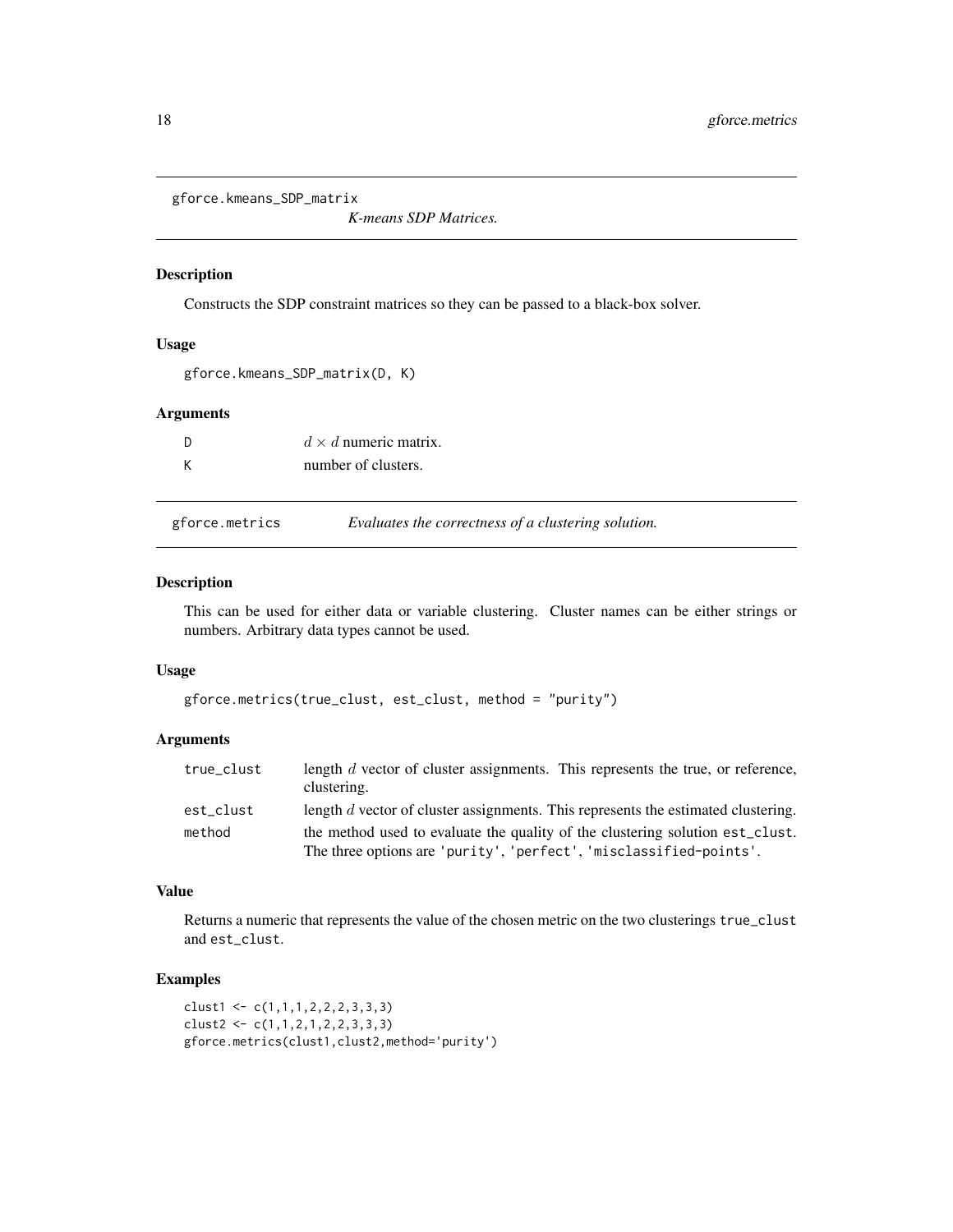<span id="page-18-0"></span>

Uses the FORCE algorithm to solve the PECOK SDP.

#### Usage

```
gforce.PECOK(K, X = NULL, D = NULL, sigma_hat = NULL,
      force\_opts = NULL, X0 = NULL, E = NULL, gamma, gamma, S = -NULL, gamma, S = -NULL, S = -NULL, S = -NULL, S = -NURL, S = -NULL, S = -NURL, S = -NURL, S = -NURL, S = -NURL, S = -NURL, S = -NURL, S = -NURL, S = -NURL, S = -NURL, S = -NURL, S = -NURL, S = -NURL, S = -NURL, S = -NURL,
```
### Arguments

| К          | number of clusters.                                                                                                                                                                                                         |
|------------|-----------------------------------------------------------------------------------------------------------------------------------------------------------------------------------------------------------------------------|
| X          | $nxd$ matrix. Either this or D must be specified.                                                                                                                                                                           |
| D          | $dx$ matrix. Either this or X must be specified.                                                                                                                                                                            |
| sigma_hat  | $dx$ matrix. If D is specified, this argument should be the estimated covariance<br>matrix. It is not strictly necessary to provide it, but it should be for optimal<br>performance. If X is specified, it will be ignored. |
| force_opts | tuning parameters. NULL signifies defaults will be used.                                                                                                                                                                    |
| X0         | initial iterate. NULL signifies that it will be generated randomly from D_Kmeans.<br>If supplied, E must be supplied as well.                                                                                               |
| F          | strictly feasible solutions. NULL signifies that it will be generated randomly. If<br>supplied, $X\theta$ must be supplied as well.                                                                                         |
| gamma_par  | logical expression. If gamma_par==TRUE, then if $\Gamma$ is computed, a multi-threaded<br>method is called, otherwise a single-threaded method is called.                                                                   |

#### References

C. Eisenach and H. Liu. Efficient, Certifiably Optimal High-Dimensional Clustering. *arXiv:1806.00530*, 2018.

J. Peng and Y. Wei. Approximating K-means-type Clustering via Semidefinite Programming. *SIAM Journal on Optimization*, 2007.

F. Bunea, C. Giraud, M. Royer and N. Verzelen. PECOK: a convex optimization approach to variable clustering. *arXiv:1606.05100*, 2016.

### See Also

[gforce.defaults](#page-4-1)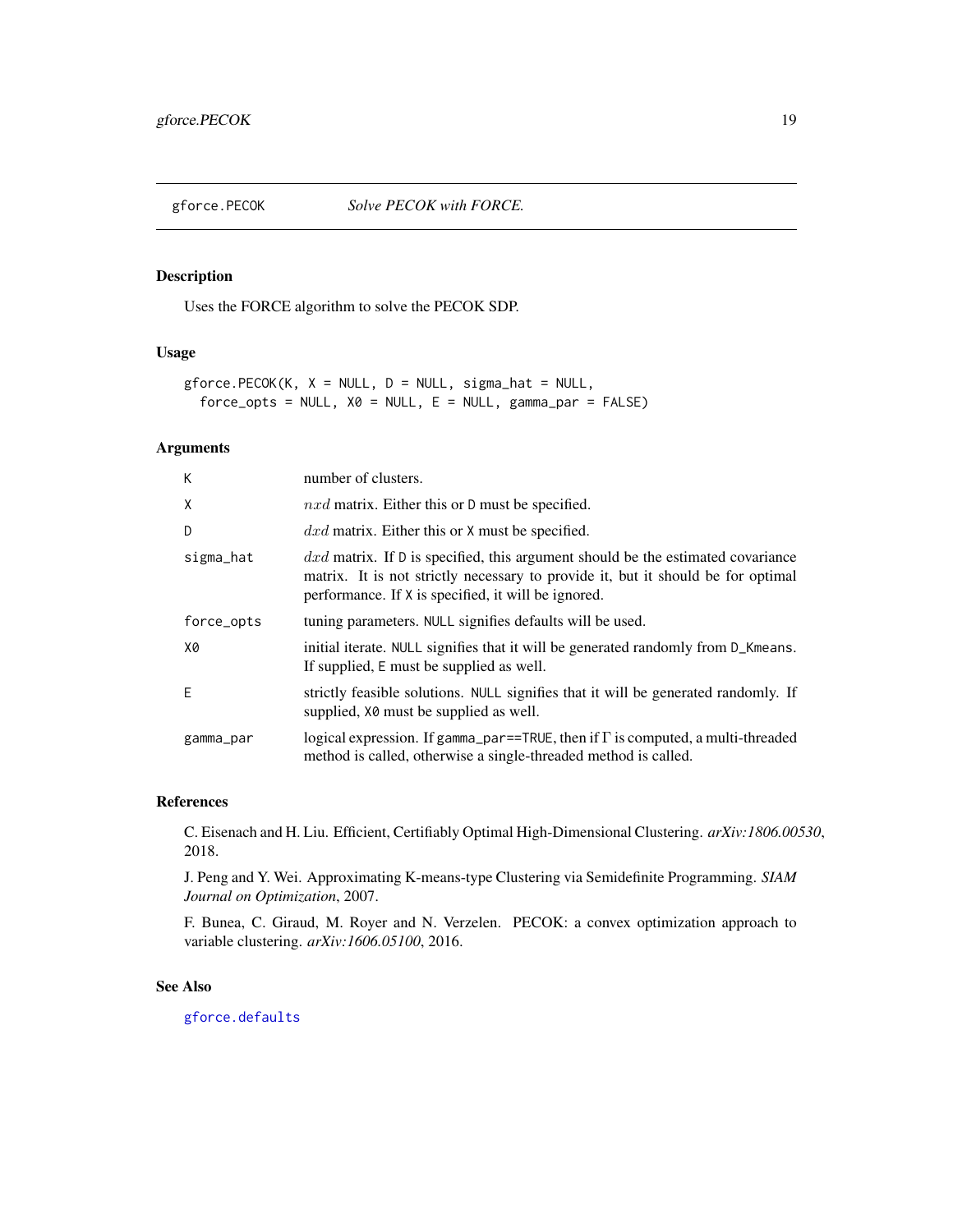<span id="page-19-0"></span>gforce.PECOK\_adapt *Solve PECOK Adaptive SDP with FORCE.*

# Description

Uses the FORCE algorithm to solve the PECOK SDP when  $K$  is unknown.

#### Usage

```
gforce.PECOK_adapt(X = NULL, D = NULL, sigma_hat = NULL,
  force\_opts = NULL, X0 = NULL, gamma_par = FALSE)
```
# Arguments

| X          | $nxd$ matrix. Either this or D must be specified.                                                                                                                                                                            |
|------------|------------------------------------------------------------------------------------------------------------------------------------------------------------------------------------------------------------------------------|
| D          | $dx$ matrix. Either this or X must be specified.                                                                                                                                                                             |
| sigma_hat  | $dxd$ matrix. If D is specified, this argument should be the estimated covariance<br>matrix. It is not strictly necessary to provide it, but it should be for optimal<br>performance. If X is specified, it will be ignored. |
| force_opts | tuning parameters. NULL signifies defaults will be used.                                                                                                                                                                     |
| X0         | initial iterate. NULL signifies that it will be generated randomly from D_Kmeans.<br>If supplied, E must be supplied as well.                                                                                                |
| gamma_par  | logical expression. If gamma_par==TRUE, then if $\Gamma$ is computed, a multi-threaded<br>method is called, otherwise a single-threaded method is called.                                                                    |

#### References

C. Eisenach and H. Liu. Efficient, Certifiably Optimal High-Dimensional Clustering. *arXiv:1806.00530*, 2018.

J. Peng and Y. Wei. Approximating K-means-type Clustering via Semidefinite Programming. *SIAM Journal on Optimization*, 2007.

F. Bunea, C. Giraud, M. Royer and N. Verzelen. PECOK: a convex optimization approach to variable clustering. *arXiv:1606.05100*, 2016.

# See Also

[gforce.defaults](#page-4-1)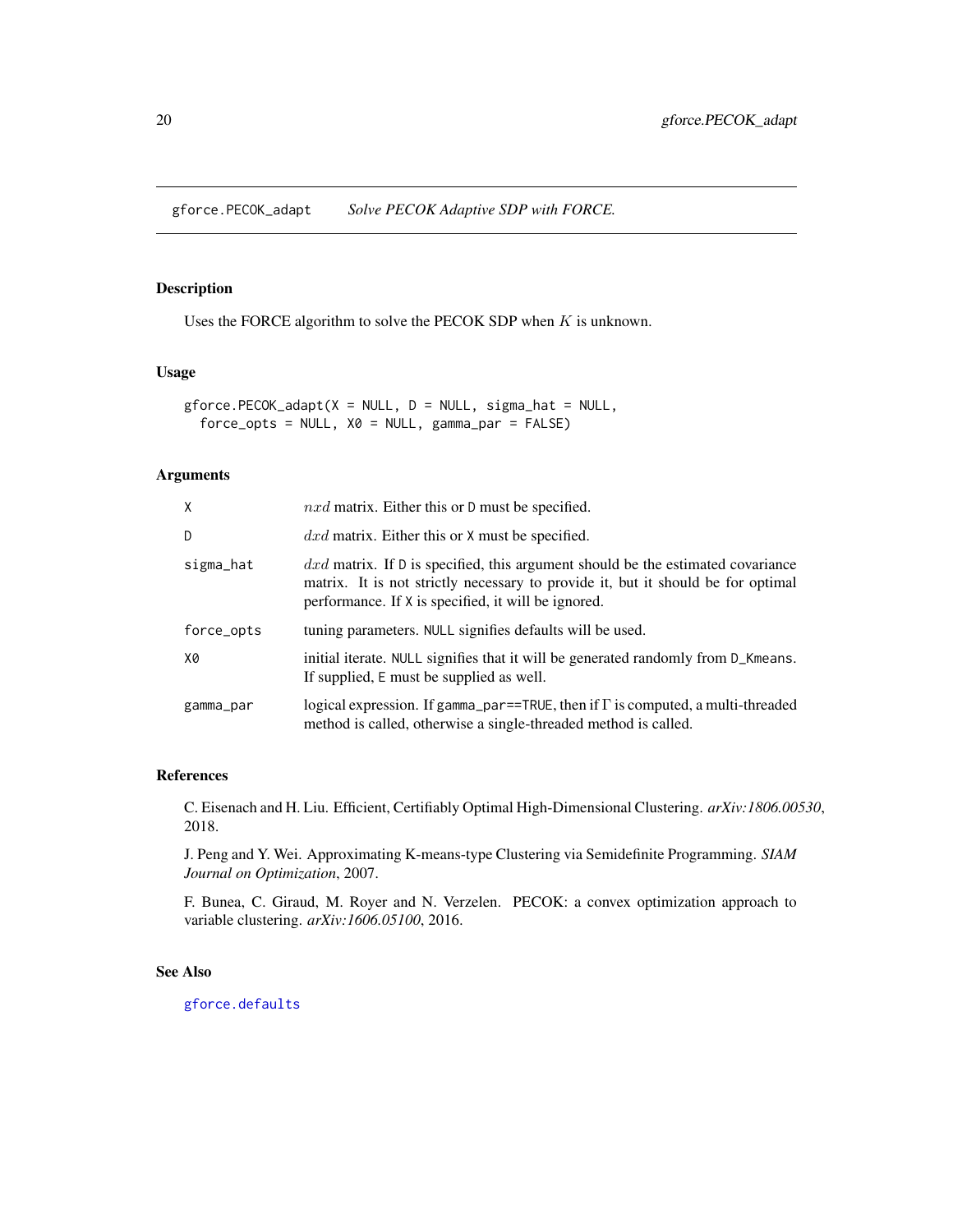<span id="page-20-0"></span>

Estimate the precision matrix with the SCIO estimator. This algorithm is due to Liu and Luo (2012). The implementation follows the active set strategy also used in the SCIO package.

#### Usage

```
gforce.scio(C, lambda, k = NULL, eps = 10^-6, max_iter = 10000,
 R_0nly = FALSE
```
# Arguments

| C        | a $dx$ numeric matrix. This is the matrix of which we seek the inverse.                                                                                    |
|----------|------------------------------------------------------------------------------------------------------------------------------------------------------------|
| lambda   | a numeric. This is the sparsity penalty parameter.                                                                                                         |
| k        | an integer. Indicates the column of the inverse to compute.                                                                                                |
| eps      | a numeric. A threshold used as a stopping criterion.                                                                                                       |
| max_iter | an integer. The max number of iterations of the SCIO algorithm.                                                                                            |
| R_only   | logical expression. If $R_{\text{only}} = FALSE$ , then the included native code imple-<br>mentation will be used. Otherwise, an R implementation is used. |

# Value

a d dimensional numeric vector that is the kth column of the inverse of C.

# References

T. Cai, W. Liu and X. Luo. A constrained l1 minimization approach to sparse precision matrix estimation. *Journal of the American Statistical Association*, 2011.

```
C \leftarrow diag(5)theta1 \leftarrow gforce.scio(C, \emptyset.01,1)
```